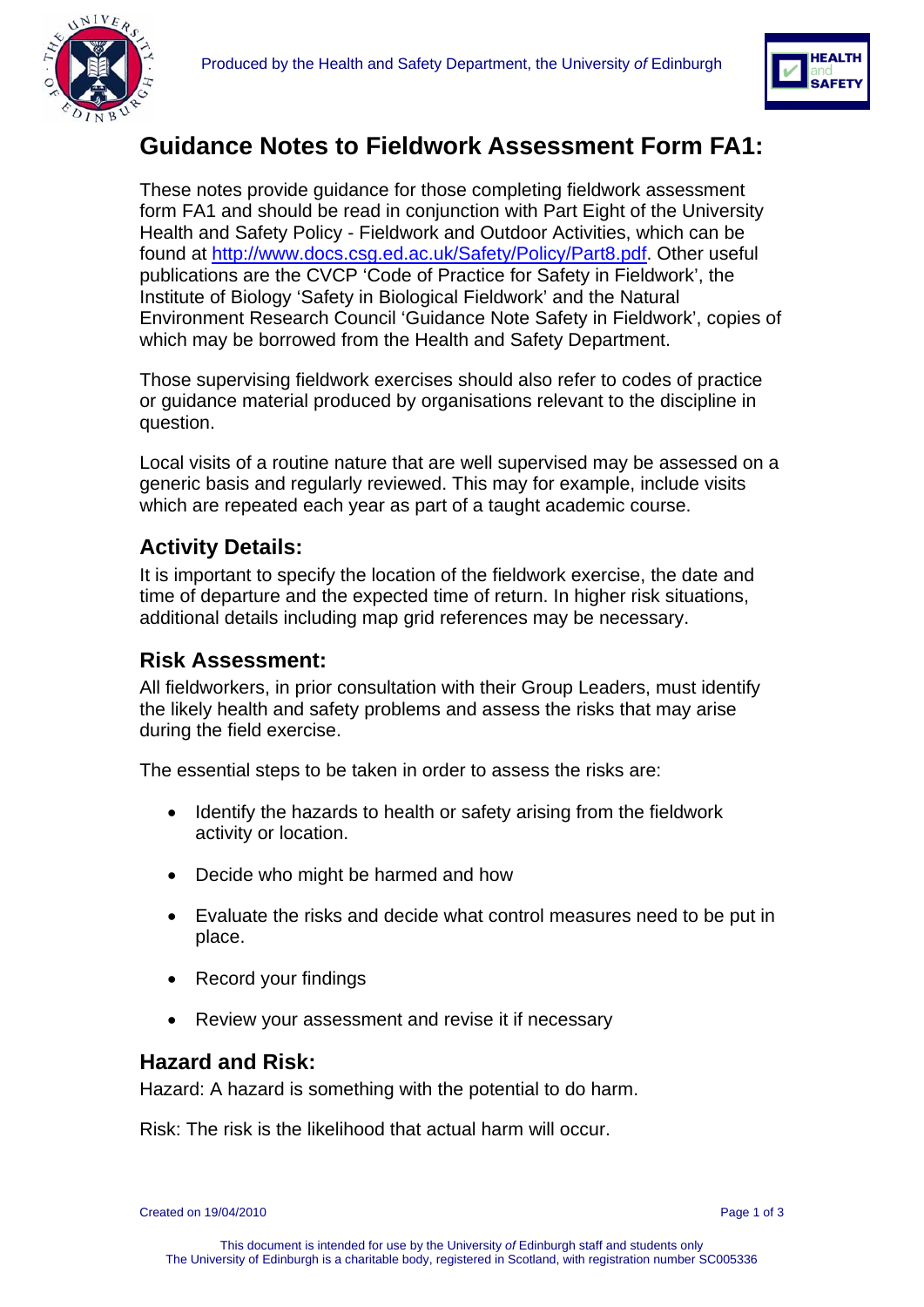### **Hazard Identification:**

Identify all the hazards relevant to the fieldwork activity.

#### **Some hazards to consider include:**

- Physical hazards difficulties/ peculiarities with the location e.g., cliffs, caves, mines, forests, roadside, extreme weather conditions, tides and currents,
- Biological hazards venomous, lively or aggressive animals, plants, pathogenic micro-organisms,
- Chemical hazards pesticides, dusts, chemicals brought onto site i.e., sample reagents, contaminated land,
- Man made hazards vehicles, electrical or mechanical equipment, diesel generators, power lines and service pipelines, insecure buildings, slurry and silage pits, military activity, civil disorder,
- Hazards to environment waste minimisation, disturbance of ecosystems, pollution,
- Training navigation e.g., map and compass work, survival/rescue, first aid, specialist training if appropriate (conduct on boats, diving, tree climbing, vehicles),
- Personal safety lone-working, procedures for summoning assistance, etc., risk of attack, routine communication, emergency communication.

### **Who May Be Affected:**

Consider students, members of the public and those who may not be directly involved with the activity but who may still be affected. Will the fieldwork activities impose on, or in any way adversely affect, members of the local community? Also consider the effect on wildlife and vegetation in the area.

### **Risk Evaluation:**

Evaluate the risks (low / medium / high) to which individuals may be exposed. This will be a subjective evaluation but should be used to give an indication of the priority with which the risk needs to be addressed. Where risks are already controlled, monitor the effectiveness of the control to decide whether they are sufficient, especially considering the anticipated field conditions. Where the risk to individuals is thought to be medium or high, additional control measures must be considered.

### **Risk Control:**

Decide what controls are necessary to reduce the risk to individuals and to comply with any relevant statutory requirements (compliance with statutory requirements is a minimum level of control). Also consider any codes of practice or guidance issued by relevant organisations. The steps to controlling the risks are as follows.

Created on 19/04/2010 Page 2 of 3